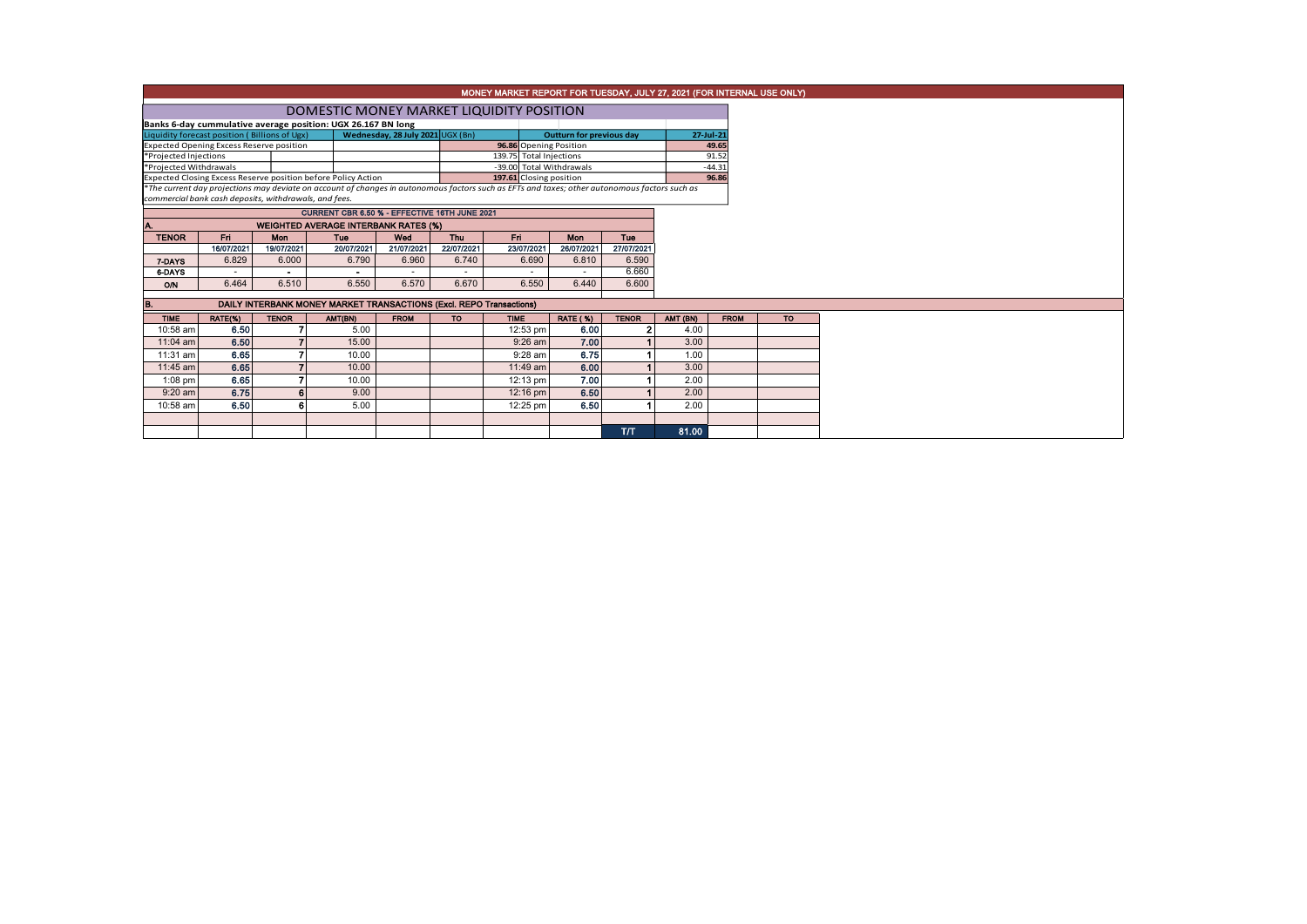| C.<br><b>CBR AND THE 7- DAY WAR INTERBANK RATES</b>                                                                                                                                         |                                                                             |                          |                                                                                       |                                                                                     |                                                |                   |                |                              |                                                                                                                                                                                                                                                                                                                                                     |  |  |  |  |  |  |
|---------------------------------------------------------------------------------------------------------------------------------------------------------------------------------------------|-----------------------------------------------------------------------------|--------------------------|---------------------------------------------------------------------------------------|-------------------------------------------------------------------------------------|------------------------------------------------|-------------------|----------------|------------------------------|-----------------------------------------------------------------------------------------------------------------------------------------------------------------------------------------------------------------------------------------------------------------------------------------------------------------------------------------------------|--|--|--|--|--|--|
| 9.500                                                                                                                                                                                       |                                                                             |                          |                                                                                       |                                                                                     |                                                |                   |                |                              |                                                                                                                                                                                                                                                                                                                                                     |  |  |  |  |  |  |
| 9.000                                                                                                                                                                                       |                                                                             |                          |                                                                                       |                                                                                     |                                                |                   |                |                              |                                                                                                                                                                                                                                                                                                                                                     |  |  |  |  |  |  |
| 8.500<br>8.000                                                                                                                                                                              |                                                                             |                          |                                                                                       |                                                                                     |                                                |                   |                |                              |                                                                                                                                                                                                                                                                                                                                                     |  |  |  |  |  |  |
| 7.500                                                                                                                                                                                       |                                                                             |                          |                                                                                       |                                                                                     |                                                |                   |                |                              |                                                                                                                                                                                                                                                                                                                                                     |  |  |  |  |  |  |
| 7.000                                                                                                                                                                                       |                                                                             |                          |                                                                                       |                                                                                     |                                                |                   |                |                              |                                                                                                                                                                                                                                                                                                                                                     |  |  |  |  |  |  |
| 6.500                                                                                                                                                                                       |                                                                             |                          |                                                                                       |                                                                                     |                                                |                   |                |                              | $\overline{1}$ , $\overline{1}$ , $\overline{1}$ , $\overline{1}$ , $\overline{1}$ , $\overline{1}$ , $\overline{1}$ , $\overline{1}$ , $\overline{1}$ , $\overline{1}$ , $\overline{1}$ , $\overline{1}$ , $\overline{1}$ , $\overline{1}$ , $\overline{1}$ , $\overline{1}$ , $\overline{1}$ , $\overline{1}$ , $\overline{1}$ , $\overline{1}$ , |  |  |  |  |  |  |
| 6.000                                                                                                                                                                                       |                                                                             |                          |                                                                                       |                                                                                     |                                                |                   |                |                              |                                                                                                                                                                                                                                                                                                                                                     |  |  |  |  |  |  |
| 5.500                                                                                                                                                                                       |                                                                             |                          |                                                                                       |                                                                                     |                                                |                   |                |                              |                                                                                                                                                                                                                                                                                                                                                     |  |  |  |  |  |  |
| 5.000                                                                                                                                                                                       |                                                                             |                          |                                                                                       |                                                                                     |                                                |                   |                |                              |                                                                                                                                                                                                                                                                                                                                                     |  |  |  |  |  |  |
| 4.500                                                                                                                                                                                       |                                                                             |                          |                                                                                       |                                                                                     |                                                |                   |                |                              |                                                                                                                                                                                                                                                                                                                                                     |  |  |  |  |  |  |
| 4.000<br>08/07/2021<br>09/07/2021<br>12/07/2021<br>13/07/2021<br>14/07/2021<br>15/07/2021<br>16/07/2021<br>19/07/2021<br>21/07/2021<br>22/07/2021<br>23/07/2021<br>26/07/2021<br>27/07/2021 |                                                                             |                          |                                                                                       |                                                                                     |                                                |                   |                |                              |                                                                                                                                                                                                                                                                                                                                                     |  |  |  |  |  |  |
|                                                                                                                                                                                             |                                                                             |                          |                                                                                       |                                                                                     |                                                |                   |                |                              |                                                                                                                                                                                                                                                                                                                                                     |  |  |  |  |  |  |
|                                                                                                                                                                                             |                                                                             |                          |                                                                                       |                                                                                     |                                                |                   |                |                              |                                                                                                                                                                                                                                                                                                                                                     |  |  |  |  |  |  |
|                                                                                                                                                                                             | • Overnight WAR -7-day WAR - CBR rate - Upper bound - Lower bound           |                          |                                                                                       |                                                                                     |                                                |                   |                |                              |                                                                                                                                                                                                                                                                                                                                                     |  |  |  |  |  |  |
|                                                                                                                                                                                             | MONETARY POLICY OPERATIONS MATURITIES PROFILE: (29-JULY 2021 - 26-AUG 2021) |                          |                                                                                       |                                                                                     |                                                |                   |                |                              |                                                                                                                                                                                                                                                                                                                                                     |  |  |  |  |  |  |
| D.                                                                                                                                                                                          |                                                                             |                          |                                                                                       |                                                                                     |                                                |                   |                |                              |                                                                                                                                                                                                                                                                                                                                                     |  |  |  |  |  |  |
| <b>DATE</b>                                                                                                                                                                                 | <b>THUR</b><br>29-Jul-21                                                    | <b>THUR</b><br>05-Aug-21 | <b>THUR</b><br>12-Aug-21                                                              | <b>THUR</b><br><b>THUR</b><br>19-Aug-21<br>26-Aug-21                                | <b>TOTAL</b>                                   |                   |                |                              |                                                                                                                                                                                                                                                                                                                                                     |  |  |  |  |  |  |
| <b>REPO</b>                                                                                                                                                                                 | 1,419.77                                                                    | $\sim$                   | $\sim$                                                                                | $\sim$<br>$\sim$                                                                    | 1,419.77                                       |                   |                |                              |                                                                                                                                                                                                                                                                                                                                                     |  |  |  |  |  |  |
| <b>REV REPO</b>                                                                                                                                                                             |                                                                             | $\sim$                   | $\sim$                                                                                | $\sim$<br>$\sim$                                                                    |                                                |                   |                |                              |                                                                                                                                                                                                                                                                                                                                                     |  |  |  |  |  |  |
| <b>DEPO AUCT</b>                                                                                                                                                                            | 151.30                                                                      | 29.22                    | 93.40                                                                                 | 92.40<br>59.13                                                                      | 425.45                                         |                   |                |                              |                                                                                                                                                                                                                                                                                                                                                     |  |  |  |  |  |  |
| <b>TOTALS</b>                                                                                                                                                                               | 1,571.07                                                                    | 29.22                    | 93.40                                                                                 | 59.13<br>92.40                                                                      | 1,845.22                                       |                   |                |                              |                                                                                                                                                                                                                                                                                                                                                     |  |  |  |  |  |  |
|                                                                                                                                                                                             |                                                                             |                          |                                                                                       | Total O/S Deposit Auction balances held by BOU up to 07 October Q912021: UGX 553 BN |                                                |                   |                |                              |                                                                                                                                                                                                                                                                                                                                                     |  |  |  |  |  |  |
|                                                                                                                                                                                             |                                                                             |                          |                                                                                       | Total O/S Repo, Reverse Repo & Deposit Auction balances held by BOU: UGX 1,972 BN   |                                                |                   |                |                              |                                                                                                                                                                                                                                                                                                                                                     |  |  |  |  |  |  |
|                                                                                                                                                                                             | (EI) STOCK OF TREASURY SECURITIES                                           |                          |                                                                                       | Eii)                                                                                | <b>MONETARY POLICY MARKET OPERATIONS</b>       |                   |                |                              |                                                                                                                                                                                                                                                                                                                                                     |  |  |  |  |  |  |
|                                                                                                                                                                                             | LAST TBIILS ISSUE DATE: 22-JULY-2021                                        |                          |                                                                                       |                                                                                     | (VERTICAL REPOS, REV-REPOS & DEPOSIT AUCTIONS) |                   |                |                              |                                                                                                                                                                                                                                                                                                                                                     |  |  |  |  |  |  |
|                                                                                                                                                                                             | On-the-run O/S T-BILL STOCKs (Bns-UGX)                                      |                          | 6,435.64                                                                              | 28/07/2021<br>OMO                                                                   | <b>ISSUE DATE</b>                              | <b>AMOUNT</b>     | <b>WAR</b>     | <b>RANGE</b><br><b>TENOR</b> |                                                                                                                                                                                                                                                                                                                                                     |  |  |  |  |  |  |
|                                                                                                                                                                                             | On-the-run O/S T-BONDSTOCKs(Bns-UGX)                                        |                          | 20,097.75                                                                             | 28/07/2021 REPO                                                                     | $22$ -Jun                                      | 347.50            | 6.500          |                              | $\mathcal{P}$                                                                                                                                                                                                                                                                                                                                       |  |  |  |  |  |  |
|                                                                                                                                                                                             | TOTAL TBILL & TBOND STOCK- UGX                                              |                          | 26.533.38                                                                             | <b>REPO</b>                                                                         | 23-Jun                                         | 325.00            | 6.500          |                              |                                                                                                                                                                                                                                                                                                                                                     |  |  |  |  |  |  |
| <b>O/S-Outstanding</b>                                                                                                                                                                      |                                                                             |                          |                                                                                       |                                                                                     |                                                |                   |                |                              | $\overline{1}$                                                                                                                                                                                                                                                                                                                                      |  |  |  |  |  |  |
| <b>MATURITY</b>                                                                                                                                                                             | <b>TOTAL STOCK YTM (%)</b>                                                  |                          |                                                                                       | <b>DAUT</b>                                                                         | $24 - Jun$                                     | 48.94             | 6.846          |                              | 28                                                                                                                                                                                                                                                                                                                                                  |  |  |  |  |  |  |
|                                                                                                                                                                                             |                                                                             |                          | <b>CHANGE IN</b>                                                                      | <b>DAUT</b>                                                                         | 24-Jun                                         | 58.51             | 6.972          |                              | 56                                                                                                                                                                                                                                                                                                                                                  |  |  |  |  |  |  |
| 91                                                                                                                                                                                          | (BN UGX)                                                                    | AT CUT OFF*              | YTM (+/)                                                                              | <b>REPO</b>                                                                         | $24$ -Jun $-$                                  | 1.022.00          | 6.500          |                              | $\overline{7}$                                                                                                                                                                                                                                                                                                                                      |  |  |  |  |  |  |
|                                                                                                                                                                                             | 89.71                                                                       | 7.402                    | 0.403                                                                                 | <b>REPO</b>                                                                         | 30-Jun                                         | 395.00            | 6.500          |                              | $\overline{1}$                                                                                                                                                                                                                                                                                                                                      |  |  |  |  |  |  |
| 182                                                                                                                                                                                         | 448.19                                                                      | 9.000                    | 0.000                                                                                 | <b>DAUT</b>                                                                         | $01$ -Jul                                      | 66.93             | 6.946          |                              | 28                                                                                                                                                                                                                                                                                                                                                  |  |  |  |  |  |  |
| 364                                                                                                                                                                                         | 5,897.73                                                                    | 10.245                   | $-0.005$                                                                              | <b>DAUT</b>                                                                         | $01$ -Jul                                      | 91.42             | 6.970          |                              | 56                                                                                                                                                                                                                                                                                                                                                  |  |  |  |  |  |  |
| 2YR                                                                                                                                                                                         | $\sim$                                                                      | 11.500                   | $-1.500$                                                                              | <b>DAUT</b>                                                                         | $01$ -Jul                                      | 39.45             | 7.200          |                              | 84                                                                                                                                                                                                                                                                                                                                                  |  |  |  |  |  |  |
| 3YR                                                                                                                                                                                         | $\sim$                                                                      | 12.800                   | $-1.197$                                                                              | <b>REPO</b>                                                                         | $01$ -Jul -                                    | 1.488.00          | 6.500          |                              | $\overline{7}$                                                                                                                                                                                                                                                                                                                                      |  |  |  |  |  |  |
| 5YR                                                                                                                                                                                         | 1,589.27                                                                    | 13.409                   | $-1.691$                                                                              | <b>REPO</b>                                                                         | $02$ -Jul                                      | 225.00            | 6.500          |                              | 6<br>$\overline{1}$                                                                                                                                                                                                                                                                                                                                 |  |  |  |  |  |  |
| <b>10YR</b>                                                                                                                                                                                 | 9,503.84                                                                    | 13.739                   | $-2.231$                                                                              | <b>REPO</b>                                                                         | 30-Jun                                         | 395.00            | 6.500          |                              | $\overline{1}$                                                                                                                                                                                                                                                                                                                                      |  |  |  |  |  |  |
| 15YR                                                                                                                                                                                        | 7,717.58                                                                    | 14,400                   | $-1.700$                                                                              | <b>REPO</b>                                                                         | $07 -$ Jul                                     | 354.00            | 6.500          |                              | $\overline{7}$                                                                                                                                                                                                                                                                                                                                      |  |  |  |  |  |  |
| <b>20YR</b>                                                                                                                                                                                 | 1,287.05                                                                    | 15.950                   | $-1.040$                                                                              | <b>REPO</b><br><b>DAUT</b>                                                          | $08$ -Jul -<br>$15$ -Jul                       | 1,546.50<br>35.11 | 6.500<br>6.946 |                              |                                                                                                                                                                                                                                                                                                                                                     |  |  |  |  |  |  |
|                                                                                                                                                                                             |                                                                             |                          | Cut OFF is the lowest price/ highest yield that satisfies the auction awarded amount. | <b>DAUT</b>                                                                         | $15 -$ Jul                                     | 49.47             | 6.950          |                              | 28<br>56                                                                                                                                                                                                                                                                                                                                            |  |  |  |  |  |  |
|                                                                                                                                                                                             |                                                                             |                          |                                                                                       | <b>DAUT</b>                                                                         | $15$ -Jul                                      | 36.50             | 7.200          |                              | 84                                                                                                                                                                                                                                                                                                                                                  |  |  |  |  |  |  |
|                                                                                                                                                                                             |                                                                             |                          |                                                                                       | <b>REPO</b>                                                                         | $15$ -Jul $-$                                  | 1,253.50          | 6.500          |                              | $\overline{7}$                                                                                                                                                                                                                                                                                                                                      |  |  |  |  |  |  |
|                                                                                                                                                                                             |                                                                             |                          |                                                                                       | <b>REPO</b>                                                                         | $16 -$ Jul                                     | 302.00            | 6.500          |                              | 6                                                                                                                                                                                                                                                                                                                                                   |  |  |  |  |  |  |
|                                                                                                                                                                                             |                                                                             |                          |                                                                                       | <b>REVREPO</b>                                                                      | $21 -$ Jul                                     | 314.06            | 6.500          |                              | $\mathbf{1}$                                                                                                                                                                                                                                                                                                                                        |  |  |  |  |  |  |
|                                                                                                                                                                                             |                                                                             |                          |                                                                                       | <b>REPO</b>                                                                         | WAR-Weighted Average Rate                      | 22-Jul - 1,418.00 | 6.500          |                              |                                                                                                                                                                                                                                                                                                                                                     |  |  |  |  |  |  |